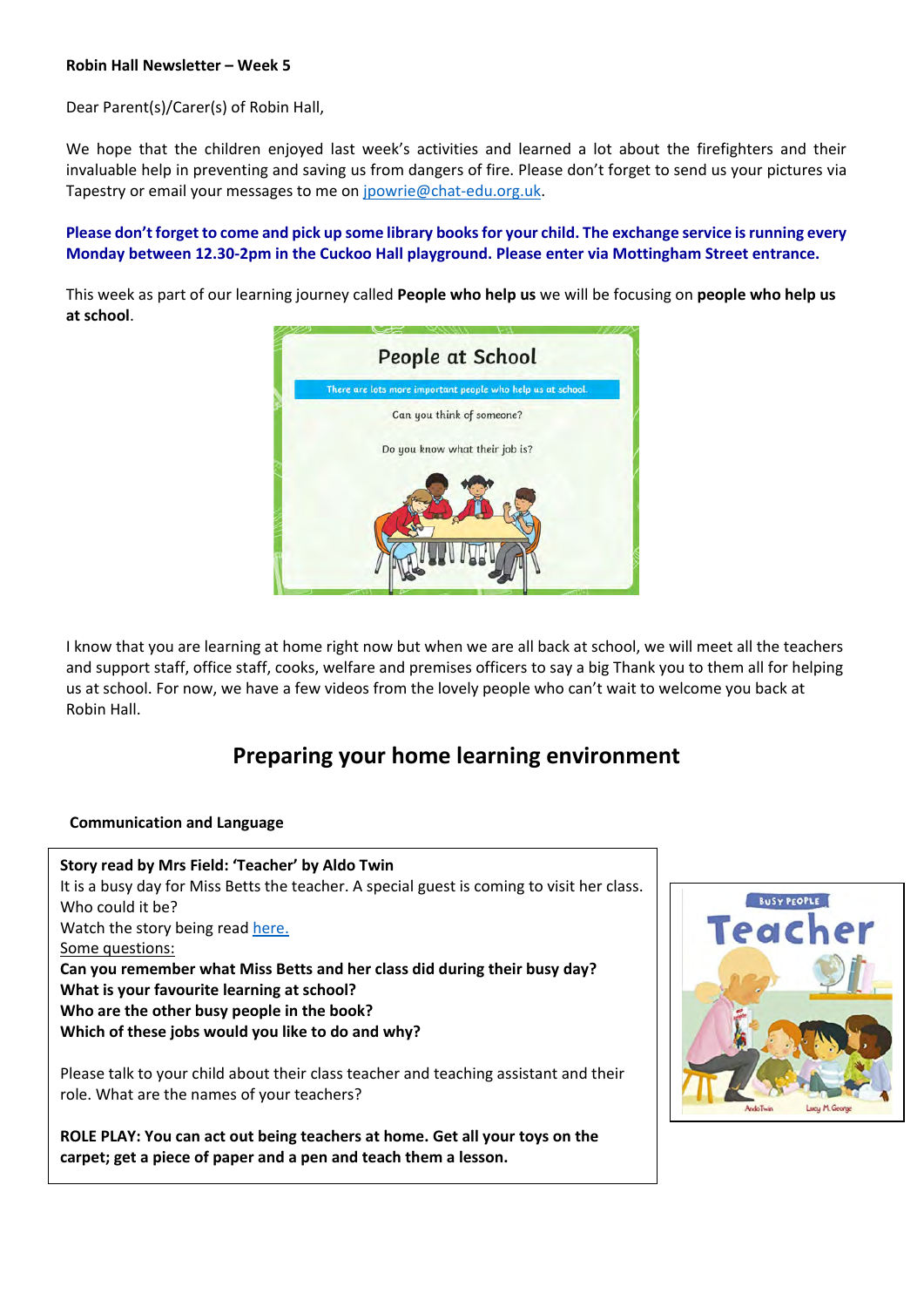

# **Teachers**

Teachers teach you, they help you learn and they look after you at school.

They plan lessons, prepare resources, create displays, look after the classroom, mark and assess children's work and manage behaviour. They meet with parents and carers, other people from school and outside school, make sure you're progressing and go to staff meetings and training. They also plan trips, events, invite visitors in and help other adults in school.

Which teachers have you had? What have you liked learning about with them?

#### **Did you Know?**

To become a teacher you have to have GCSEs, A-Levels and usually go to university to get a teaching degree.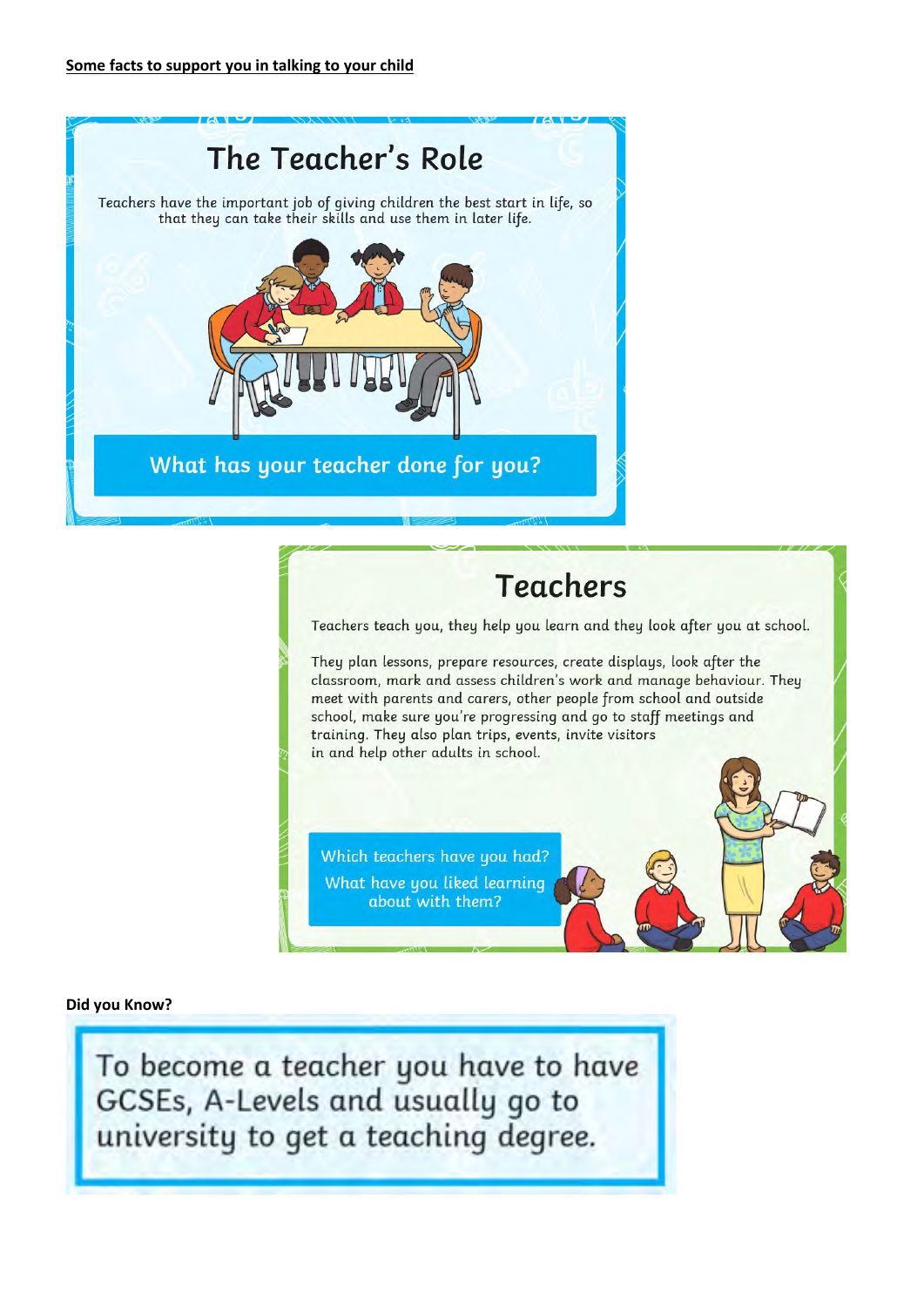# **Teaching Assistants** Some teaching assistants help in the classroom and some help children outside the classroom. Teaching assistants help children with their learning, help teachers with their lessons, get lots of things ready, tidy and help children to remember good behaviour. They sometimes teach groups of children, help create displays and do lots more! Who is a teaching assistant in your school? What have they helped you with?

#### **People who help us at School**

Watch some videos that we recorded for you. We hope you enjoy all the special messages from people who help you at school.

**Our Headteachers:** Please click [here](https://youtu.be/T-Bh_YiWFh0) to watch a short video that Miss Ross and Miss Vincent prepared for you to tell you about their roles in your education. They are both leaders and in charge of all staff that work in the school and all the learning that happens to make you super learners. Also, meet Teddy and Bella who are a lot of fluffy fun.

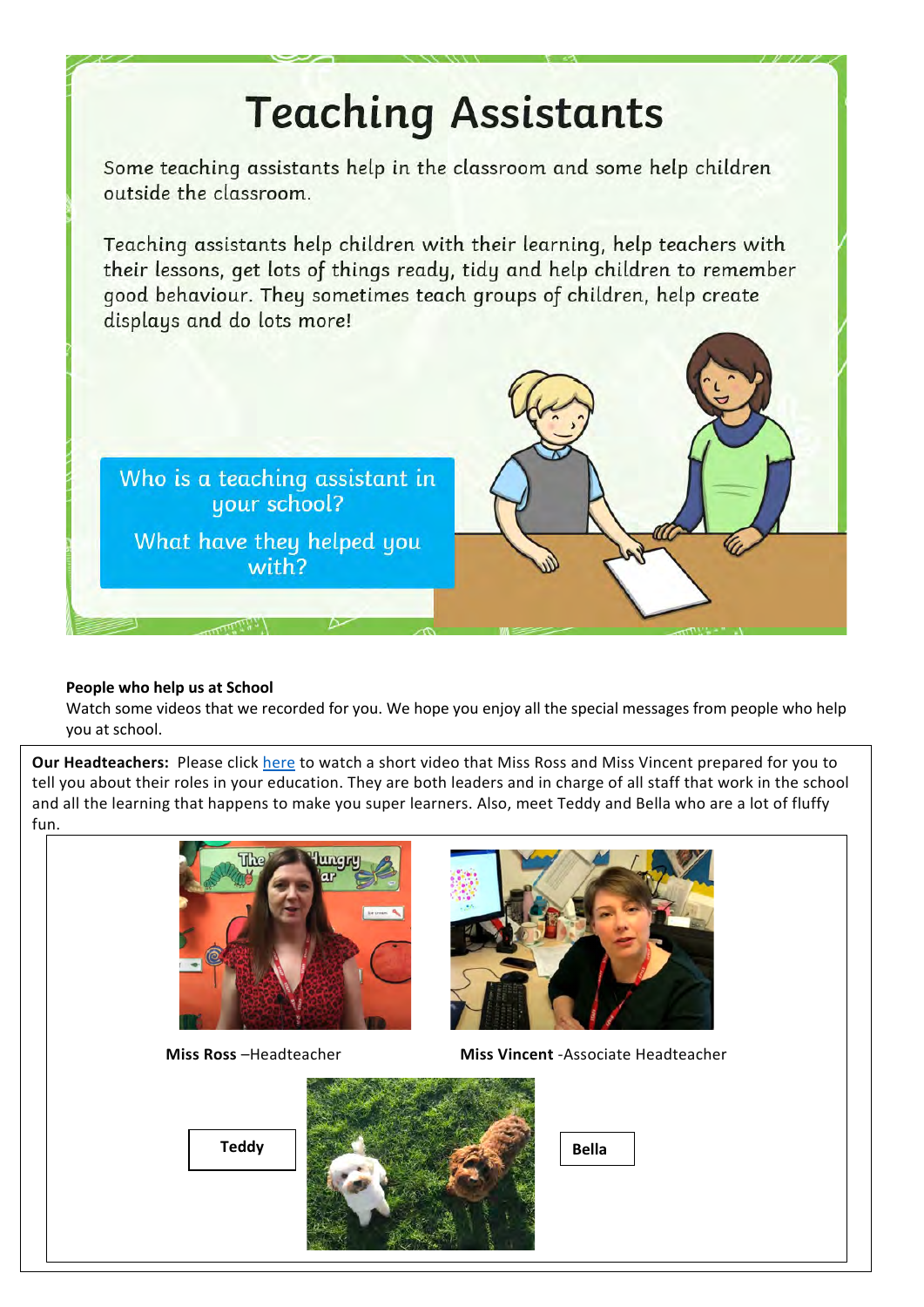#### **Meet our School Cook – To watch a short interview that Mrs Idziaszczyk recorded for you please click [here.](https://youtu.be/aeECxqPYpyw)**

Children, I am pleased to introduce to you our Kitchen Manager Mrs. Putz. She is in charge of the school 's kitchen. Mrs Putz makes sure that all the cooking ingredients are ordered and the lunches are prepared on time for you to eat. She makes sure that you eat healthy and tasty food!



#### **Prepare and bake**

Mrs Idziaszczyk is inviting you to a little baking session. Have a look below and have fun with baking Fork biscuits.

#### **FORK BISCUITS**

Lots of children like to help their parents in the kitchen, which is great! This week we have a very simple recipe for you to do at home. Let's get started.

**1.** First we need to wash our hands and get all the ingredients ready.

You will need:

-100g (1/2 cup) butter (softened),

-50g (1/4 cup) caster sugar,

-150g (1 ¼ cup) self-rising flour.

We also need a bowl and a spoon to mix our ingredients together, and a fork to flatten our biscuits and make a print.

**2.** Children, once you have done that please line few baking trays with baking paper.

Parents now it is your turn to pre-heat the oven to 160C /180C. **Children it is very important that you stay away from the oven as it gets extremely hot and you may burn your hands**!



- **3.** We are now ready to measure the right amount of our ingredients and mix them together in our bowl. First combine butter with sugar and then add the flour. Use your spoon or your hands to mix it. Let's get our muscles working-Mix, mix, mix!
- **4.** Now we are ready to form small balls and put them on our baking trays.
- **5.** Next step is to wet our fork with cold water and press each biscuit to flatten them and make a print.



**6.** Parents, over to you, please put the biscuits into the oven for 12-15 min. After this time, cool the biscuits on a wire rack.



**7.** Last step: **ENJOY YOUR BISCUTIS! Tell us please how you got on.**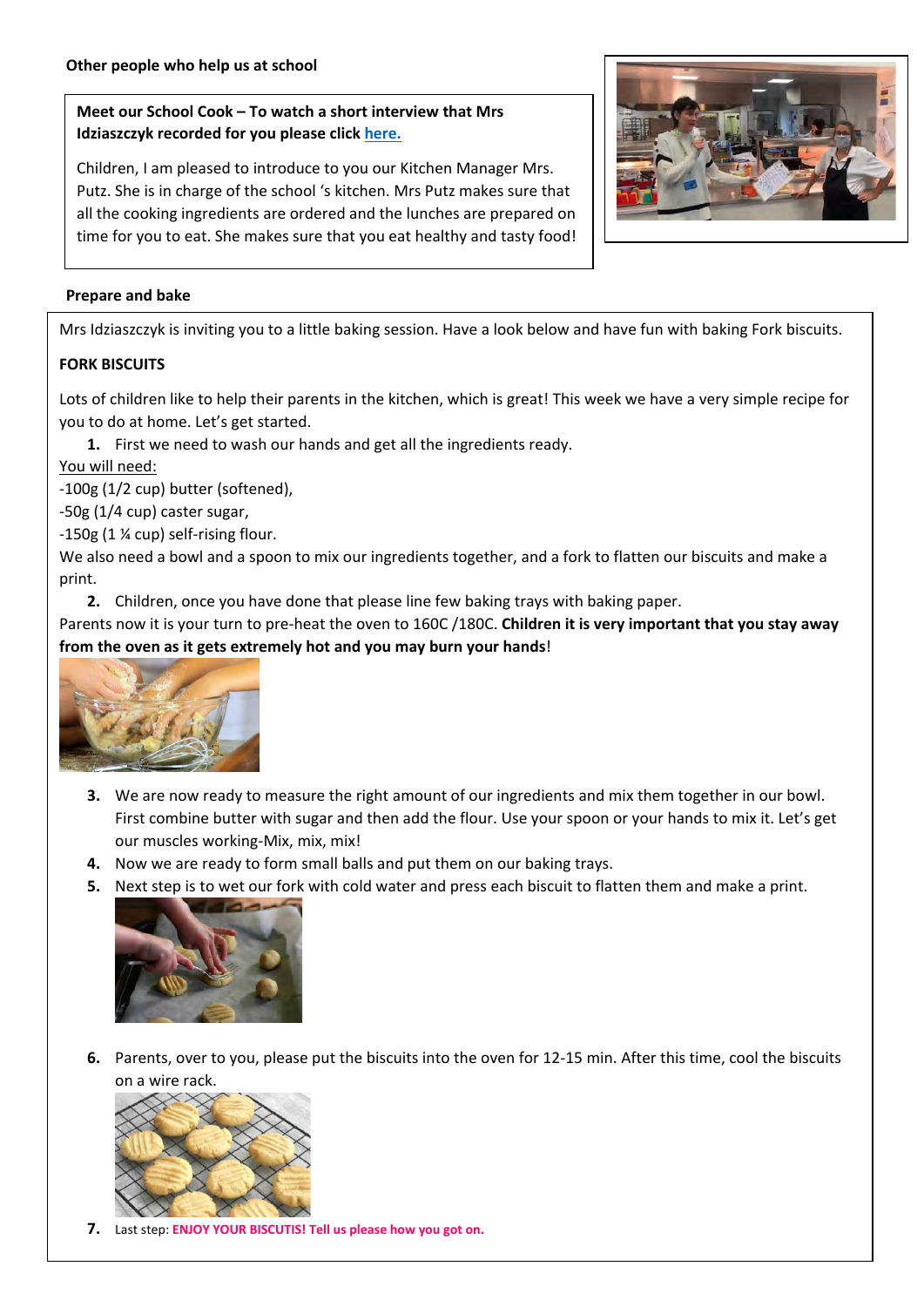#### **Practise counting**

Please join in and count with Mrs Powrie (Count to 100 by Usborne Publishing)

You can watch the video [here.](https://youtu.be/HpZjUt_q4WA)

Let's count to 10 together. Are you ready?

Are you up for counting to 20? Let's count all the crazy cars. Which car do you like best?



#### **Measure capacity with Mrs Field.** You can watch her video [here.](https://youtu.be/7VGBax__iTM)

#### **Capacity**

When the cleaners clean our classroom they need to fill up their buckets with water. While they are cleaning some of the water comes out and goes into their sponges. The bucket becomes half full. When they have finished cleaning they tip it all away and their bucket is empty. Can you think of anything else people need to fill with water?





#### **Activity**

Find a bowl and fill it up to the top with water. You have a full bowl.

Empty some out. Your bowl is half full.

Tip it all out. Your bowl is empty!

#### **Other people who help us as school:**

#### **Meet our School Nurse:**

Click here to [watch a short interview](https://youtu.be/tYIGV7IwPtg) that Mr Kapalamula recorded for you. He interviewed our school nurse **Hazel Richards** to find out where exactly does she work in our school and how she helps all the children.

School nurses work across education and health, providing a link between school, home and the community. Their aim is to improve the health and wellbeing of children and young people. They work with families and young people from five to nineteen and are usually linked to a school or group of schools.

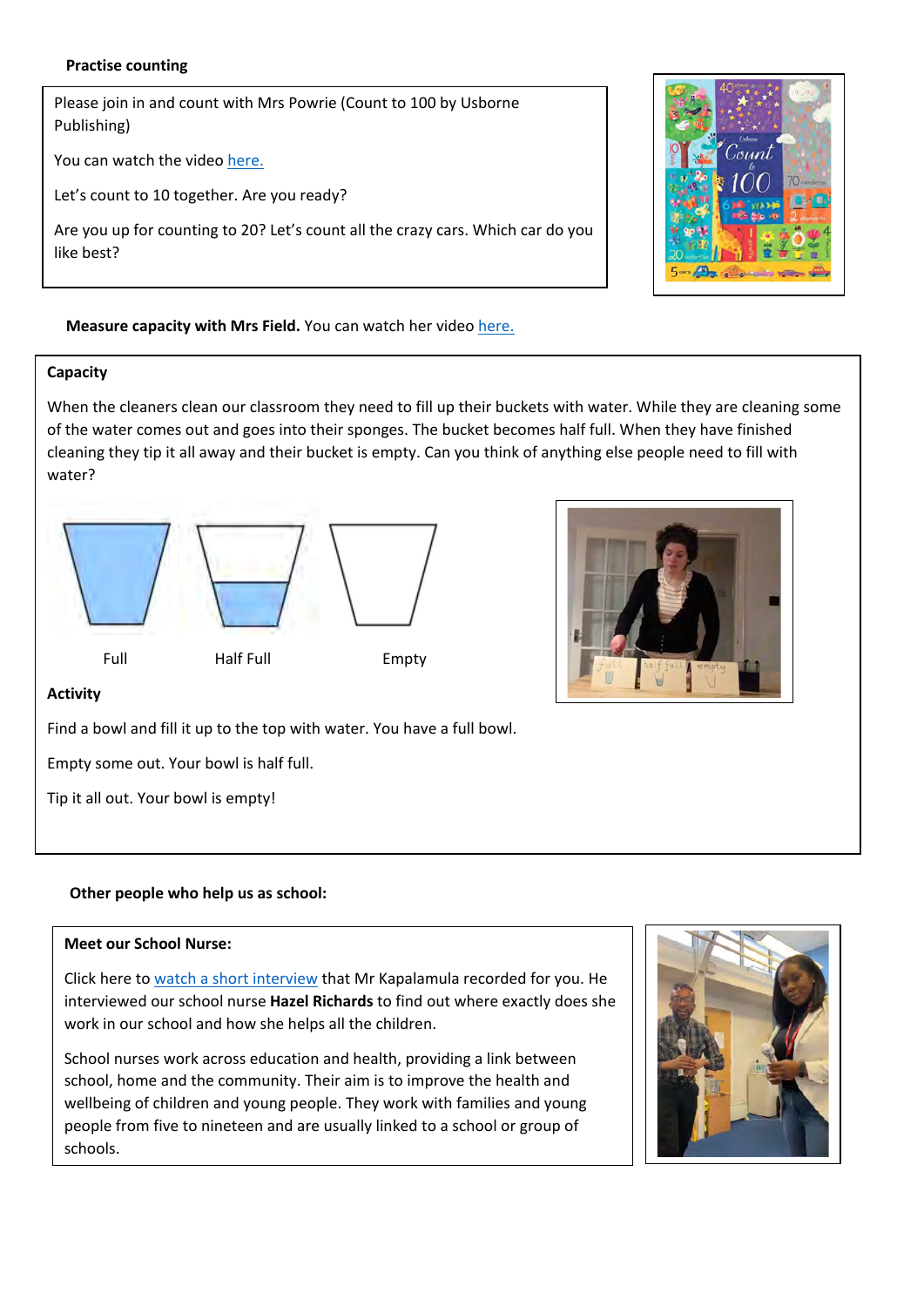## **Office People**

There are people who work at the school to help everything run smoothly. Sometimes there are receptionists, business managers and administrators. Some people help greet people, take in the school registers, answer the phones, show people around the school and sort out lots of other jobs.

Who works in your school office? What do they help you with every day?



Building supervisors do lots of jobs around the school. Building supervisors put display boards up, fix broken furniture and other things, paint the walls and doors, look after the playground and lots of other important jobs. If your school has a school field, they might look after that too.

Does your school have a<br>building supervisor? Who are they? Have they helped you make, fix or look after?

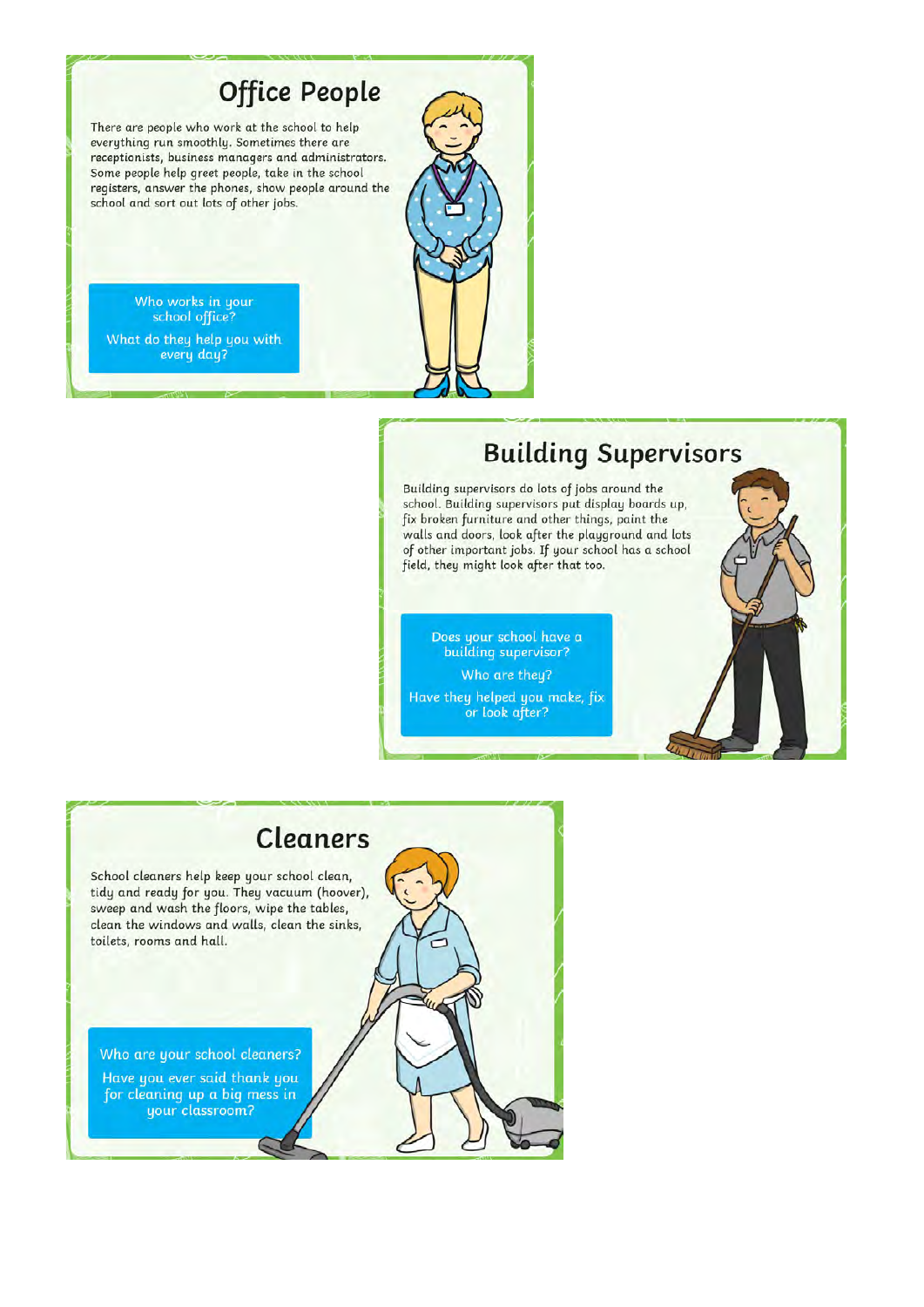#### **Extra Story**

Mark is helping Singhs build a new house. Winter is coming and he has to be quick!

Lister to the story of "Builder" by Ando Twin **read by Mrs Idziaszczyk to you.** Find it [here.](https://youtu.be/KV1VRqtKATY)

Which construction vehicles did Mark use for the building?

Is Mark's job interesting? Would you like a career as an architect, builder or a construction worker?

#### **Design and Build using recyclable materials Junk Modelling creations**

Can you use some of the recyclable items that you find in your home to do some junk modelling? **You could make a school out of the shoe or cereal box for your toys.**

**Or get creative and design anything you want. It is great to be inventive.** 

\*The joy of junk modelling is that the materials are free or inexpensive and 'open-ended', so your child can bend the tubes, chop up the pots and, with the addition of some fixing materials such as Sellotape or glue, they can transform the materials into whatever they choose and then paint or decorate them with pens and crayons.



# BUSY PEOPLE

**Junk modelling benefits children in many ways**. For example, they can:

- use their imagination while developing their design skills and creativity
- develop their self-confidence as they are enabled to explore materials and how to use them
- develop their problem-solving skills and resilience as they build their junk models and use trial and error to make their model stand upright or fix materials together successfully
- get hands-on and learn about the properties of materials, such as the flexibility or toughness of plastic, fabric, cardboard and wood
- become inventors and 'engineers', exploring materials and their properties – for example, deciding whether a material is strong or bendy enough and fit for purpose
- develop their gross and fine motor skills, which helps them to manipulate tools better and supports the development of early writing skills

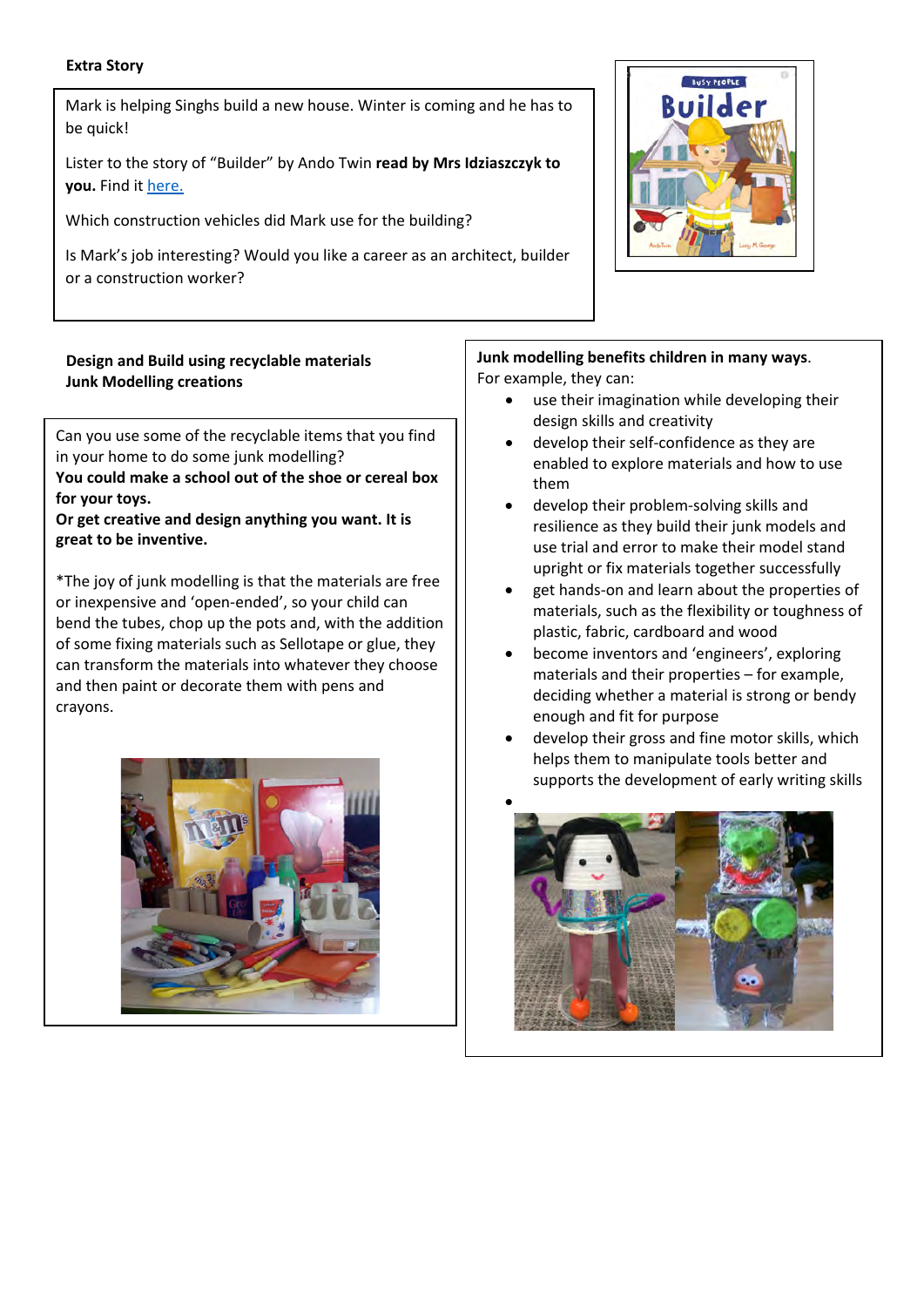#### **Focus activity**

Can you use your scrapbook and draw a picture of your favourite People Who help Us character.

Is it going to be a nurse, builder or a cook? Maybe a teacher or a post person?

Why don't you draw all the tools and equipment that they need to do their job?

Can you label your picture?



#### **The Nursery rhyme for this week is: 10 green bottles**

Join in and sing with Mr Kalpalamula. Please click [here.](https://youtu.be/DGsoWF1c6kc)

**Challenges with Mr May- our PE teacher**

Please check our website: <https://www.cuckoohallacademy.org.uk/Staying-active>

#### "**Ten Green Bottles"**

TEN green bottles standing on the wall, TEN green bottles standing on the wall, And if one green bottle should accidentally fall, There'll be...

NINE green bottles standing on the wall...

EIGHT green bottles standing on the wall...

SEVEN green bottles standing on the wall...

SIX green bottles standing on the wall...

FIVE green bottles standing on the wall...

FOUR green bottles standing on the wall...

THREE green bottles standing on the wall...

TWO green bottles standing on the wall...

ONE green bottle standing on the wall...

NO green bottles standing on the wall!

#### **PE with Joe Wicks on, Mondays, Wednesdays and Fridays**

The fitness hero of the first lockdown is back with more daily workouts for all the family. Like before, the workouts will be aimed at young kids who are missing out on the PE lessons during the lockdown. But also like before, mums and dads and older children will no doubt all get involved.

**The sessions will be live on YouTube at 9am on Mondays. Wednesdays and Fridays. Please join in and have fun.**